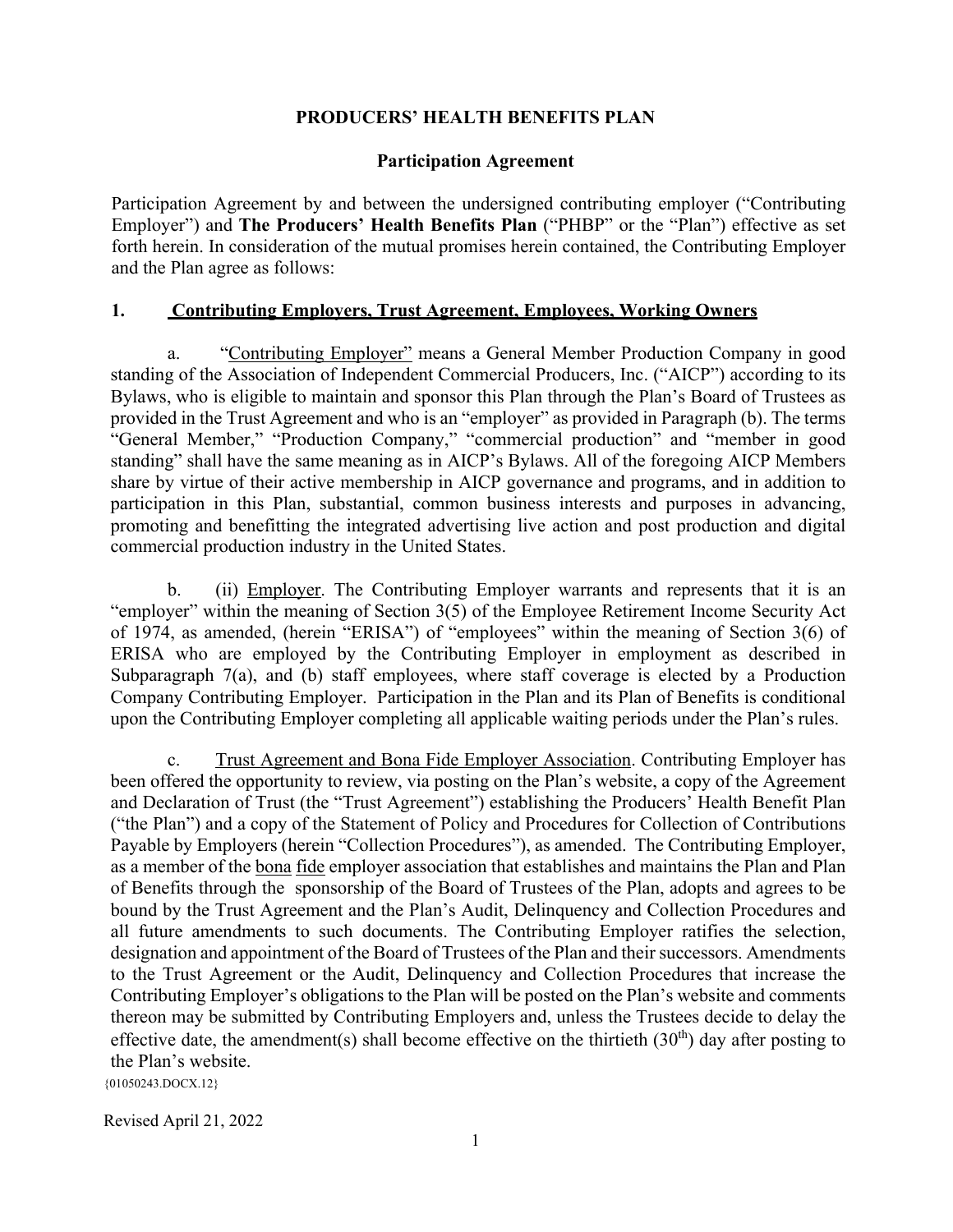d. Independent Contractors and Misclassification By Contributing Employer. The Plan does not accept contributions on behalf of, and does not cover under the Plan of Benefits, persons who are deemed to be independent contractors under applicable law. Where contributions to the Plan are based on gross earnings for work in Covered Categories (See paragraph 7 (a)) such earnings must be reported on Form W-2 except as otherwise permitted under U.S. Department of Labor Regulations or other applicable law. Earnings by covered Staff Employees must likewise be reported on Form W-2, except as otherwise permitted in the case of Working Owners under U.S. Department of Labor Regulations or other applicable law. Where a Contributing Employer misclassifies, in the judgment of the Plan, an employee as an independent contractor (as evidenced by issuance of a Form 1099) or misclassifies a staff employee as freelance or vice versa, the Plan has the right to require the Contributing Employer to make all contributions for all work in employment covered by the Plan and may treat the person as if he/she had been properly classified by the Contributing Employer ab initio.

# **2. Payment of Contributions**

Payment of contributions for employees of the Contributing Employer covered hereunder shall commence with the effective date of this Participation Agreement or other contribution effective date set forth herein and shall continue to be made as provided in paragraph 7 and as contained in any amendments, renewals or successor participation agreements.

# **3. Records, Audits and Reports**

a. Fiduciary Audit Requirements. The Contributing Employer acknowledges that applicable Federal law requires the Plan's Trustees to maintain and enforce Contributing Employer audit and collection procedures to ensure collection of required contributions to the Plan.

b. Tolling. To the extent permitted by applicable law, the Contributing Employer agrees that all applicable limitations of time applicable to any collection or audit suit by the Plan with respect to any contributions or other monies due under this or any prior participation agreement shall not be deemed to have commenced until the date of the letter to the Contributing Employer announcing the audit by the Plan's auditors. Such period(s) shall resume as of the date the Plan notifies the Contributing Employer in writing that the Plan does not intend to take further action with respect to the specific audit that has been initiated.

 ${01050243. \text{DOCX}.12}$ c. Employee Data In order for the Plan to properly determine eligibility and benefits for employees working in employment covered by the Plan and to otherwise implement and administer the Plan of Benefits, the Contributing Employer shall regularly and from time to time as the Plan directs, collect and promptly transmit, in such form as the Plan designates subject to privacy protection requirements under applicable law, to the Plan, its Administrator, its designated insurance Carrier or other designated professional, historic and continuing employment data and other employee specific data (collectively, "Employee Data"). By way of example and not limitation, Employee Data includes wages, days/hours worked, full social security account number, name, address, marital status, insurance status, dependents and other employee specific information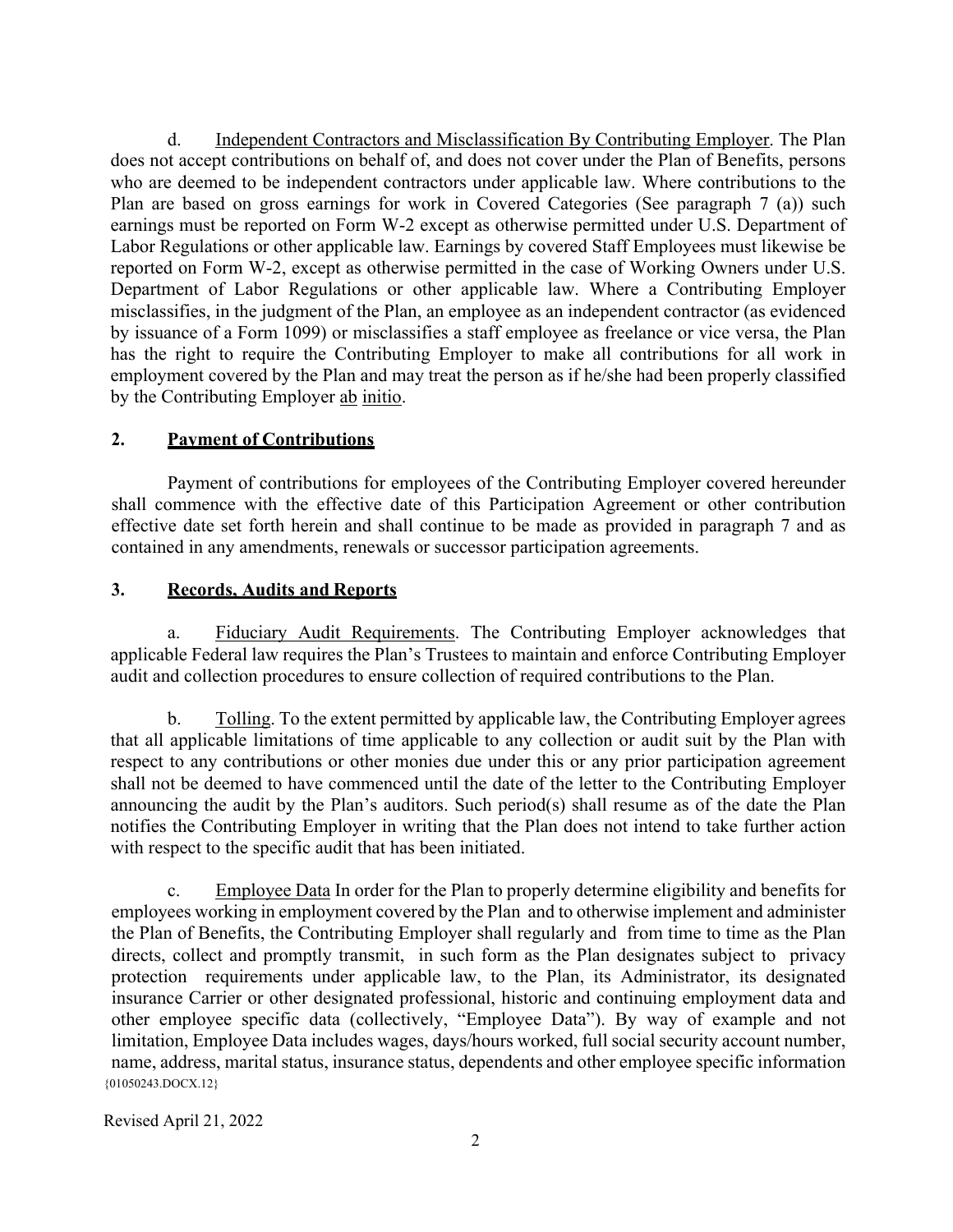requested by the Plan, to the fullest extent permitted by applicable law and subject to all privacy protocols where required by applicable law. The Contributing Employer shall use reasonable efforts to obtain any legally required written employee authorization in order for it or its payroll service to comply with the preceding obligation and shall distribute to its employees or direct its payroll service to distribute enrollment forms and other Plan communications as provided to the Contributing Employer or its payroll service from time to time by the Plan, its Carrier(s) or their representatives.

# **4. Contributions and Enforcement**

a. Interest. Should the Contributing Employer fail to make timely contributions to the Plan, interest shall be assessed to delinquent Contributing Employer, and shall accrue at the rate specified in Section 6 of the Plan's Collection Procedures (i.e. 1% per month). In addition to interest and to all other remedies which the Trustees may have at law and in equity, the Trustees shall have the right to take whatever steps are necessary to secure compliance with the provisions of this Participation Agreement.

b. Actions. The Contributing Employer agrees that the Trustees shall have standing to bring any action, suit or proceeding in either a Federal or State Court to enforce the terms of this Participation Agreement. The Contributing Employer agrees that, in any action by the Trustees hereunder, service of process on the Contributing Employer by registered or certified mail shall be deemed to constitute personal service on the Contributing Employer within the jurisdiction of the Federal and State Courts in the State of California, City and County of Los Angeles; and that the County of Los Angeles, which is the situs of the principal office of the Plan, shall constitute proper venue for such action. Alternatively, where the Contributing Member has an office in the State and County of New York, the Plan may elect to place venue in the Federal or State Courts in New York, County of New York, and the Contributing Employer consents to the personal jurisdiction of such courts and to the manner of personal service as stated herein.

c. Judgment, Interest and Liquidated Damages. The Contributing Employer further consents that in any action, suit or proceeding against it hereunder in which Contributing Employer is found to be delinquent, judgment may be entered against it for the full amount of any and all unpaid contributions owed by the Contributing Employer together with (a) interest at 1% per month on each contribution making up such total from the due date of each such contribution; (b) all expenses reasonably incurred by the Trustees in securing such judgment including, without limitation, court costs, reasonable outside legal and audit fees and disbursements; and (c) an amount equal to the greater of (i) interest as specified in(a) or (ii) liquidated damages of twenty percent (20%) of the amount of unpaid contributions.

d. Reports. The Contributing Employer shall make such reports, and provide such documents, ledgers, statements, and information to the Plan with respect to the work performed, jobs, the amount and calculation of any contributions remitted or required to be remitted to the Plan as the Trustees may deem reasonably necessary or desirable.

{01050243.DOCX.12} e. Audits. The Trustees may at reasonable times and during normal business hours of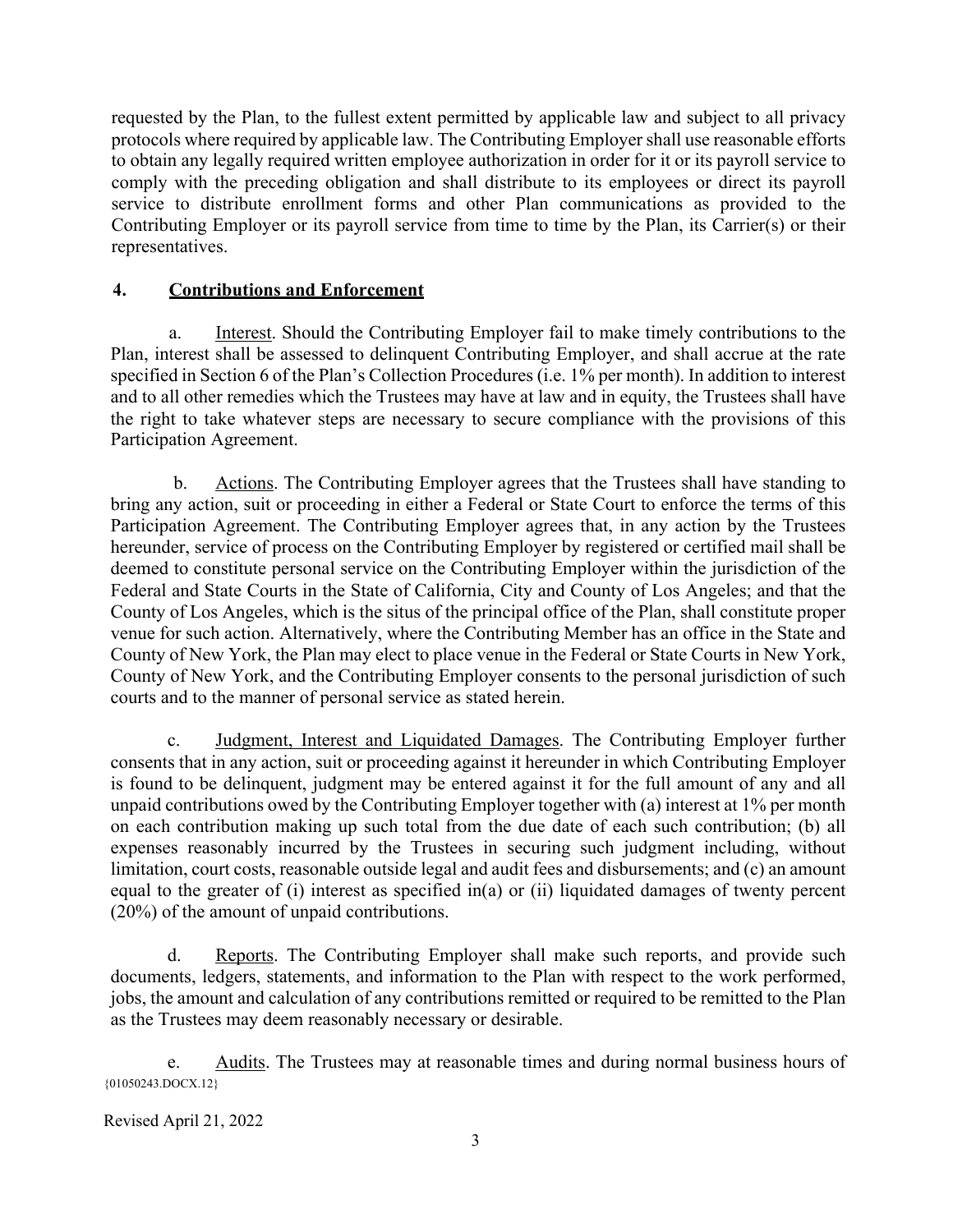the Contributing Employer, audit or cause the audit or inspection and copying of the books and records of the Contributing Employer which the Plan's auditors reasonably determine to be pertinent or desirable in connection with the contributions, remittance reports and the Contributing Employers obligations under this Participation Agreement and in order to accomplish the purposes of the Plan. If outside legal fees are expended to compel such an audit or inspection or to collect amounts outstanding from a Contributing Employer, the Contributing Employer involved shall pay all reasonable attorneys' fees, all reasonable costs of the audit or inspection subsequently conducted, interest penalties or liquidated damages, and court costs incurred by the Plan in connection with any litigation necessary in this regard. In a case in which the Contributing Employer has complied with the audit, cooperated with the auditors and where no delinquency, underpayment or erroneous reporting has occurred the costs of the audit or inspection shall be borne by the Plan. If delinquent contributions for productions selected for testing by the auditors exceed 10% of the aggregate of the contributions paid and received by the Plan for the selected projects, audit fees incurred by the Plan will be charged to the Contributing Employer. Notwithstanding the preceding sentence, the Trustees shall have, to the extent permitted under ERISA, the power to waive or reduce such audit or inspection costs and legal fees in a particular case upon good cause shown, such as, but not limited to, a case in which the delinquency is de minimis in amount.

f. Projected Contributions. Should the Contributing Employer fail to submit required Remittance Reports when due, or fail to make its payroll records or other records available after demand, the Trustees may, in addition to all other remedies which may be available to them at law, in equity or by statute, compute the sum due for any work period in the following manner: the largest gross earnings or the largest number of work units (or portions of work units) reported by the Contributing Employer for any work period during the preceding twelve (12) months for which reports were submitted shall be increased by 10%, rounded up to the next higher whole number, and then multiplied by the current contribution rate. The resulting figure shall be deemed the amount of contributions due for the work period in question, be binding on the Contributing Employer and be payable by it together with such additional amounts as are provided for in this section.

g. Indemnification. The Contributing Employer shall indemnify, defend and hold the Plan, its Trustees, the Trust and the agents and employees of all of them harmless from any claim, damage, liability or expense arising out of or relating to Contributing Employer's breach of any obligation it has under this Participation Agreement or under applicable law. The foregoing is not intended to relieve the Trustees of any duty which they may have under Title I of ERISA.

# **5. Plan of Insured Benefits, Compliance Testing and IRS Section 125 Plan**

 ${01050243. \text{DOCX}.12}$ a. Fully Insured Benefits. The Plan of Benefits, eligibility and all other rules and regulations of the Plan including the terms and conditions of the Contributing Employer participation shall be determined, and amended from time to time, by the Trustees and currently consists of health, medical, dental, vision, short/long term disability and life insurance coverage on a fully insured basis through reputable insurance carrier(s) licensed to do business in the state(s) in which the insured participant resides. Unless contributions as required herein are paid to and received by the Plan, it shall have the absolute right to decline to permit participation by the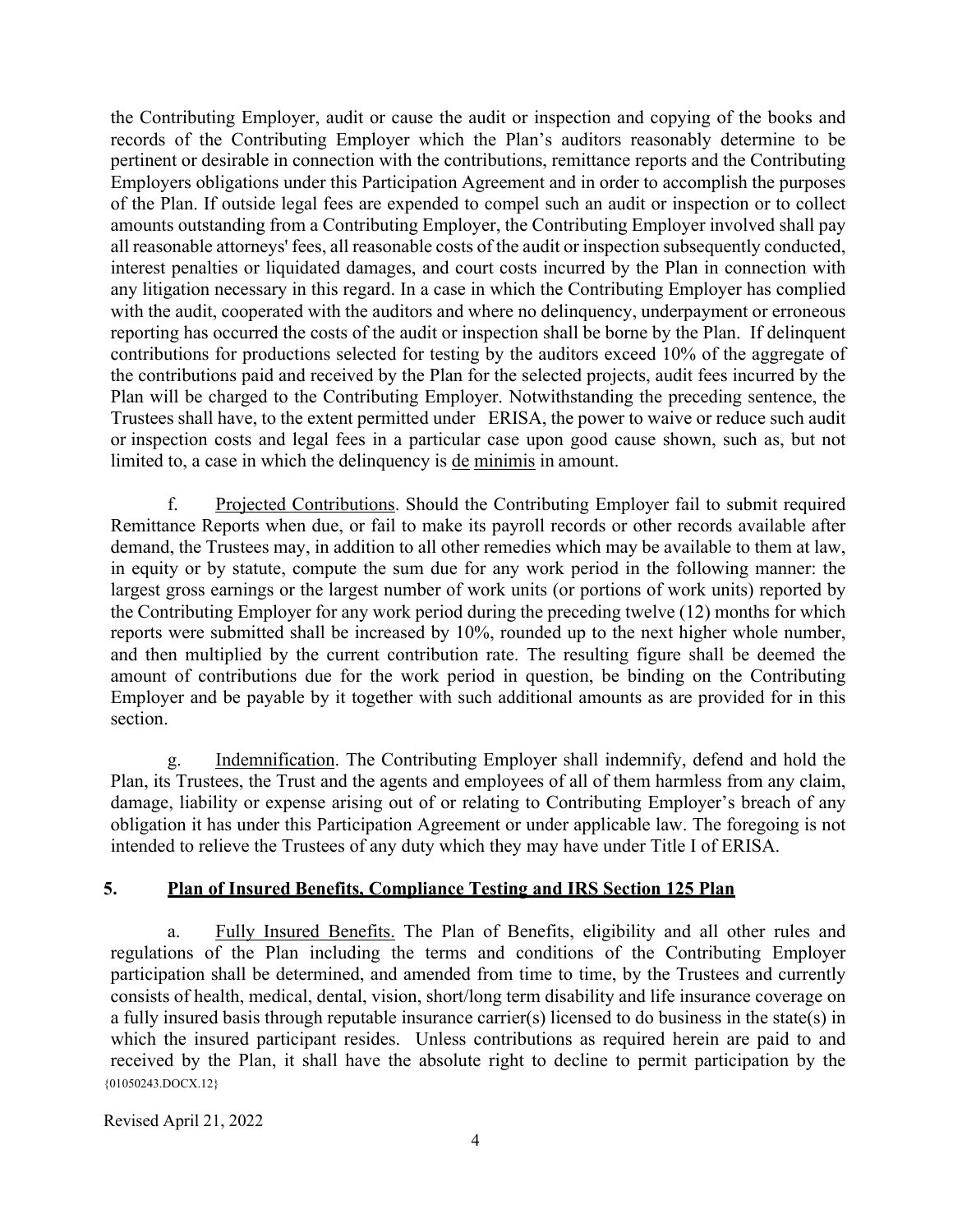Contributing Employer and deny, limit or revoke (to the extent permitted under applicable law) any coverage for benefits under its policies with carriers and decline to credit any employment for eligibility or other purposes. The Trustees shall have the right, among others, and without limitation to alter, amend, revise, terminate, merge, modify, eliminate, discontinue, condition, administer, curtail, manage and direct the Trust and/or Plan of Benefits and any type or level or coverage or eligibility. As provided in the Trust Agreement any and all benefits provided by the Plan of Benefits shall be on a fully insured basis only: the Plan of Benefits does not provide any benefits on a selffunded or self-insured basis.

b. Compliance Testing. The Contributing Employer shall perform all required periodic discrimination testing with respect to benefits provided to covered staff employees and to promptly remedy any conditions required to be remedied as a result of any test failure. The Contributing Employer shall determine if and to what extent such testing is required and shall promptly report to the Plan any test results that indicate non-compliance and proof of prompt remediation.

c. IRC Section 125 Plan. Where the Plan of Benefits, or any component or program thereof, covering the staff employees of the Contributing Employer offers staff employees the ability to obtain coverage by making pre-tax payments or contributions, the Contributing Employer may adopt and maintain a qualified Internal Revenue Code Section 125 plan to enable such payments to be made.

## **6. Term of Participation Agreement, Termination and Amendments**

a. Term. Unless sooner terminated by the Plan or by the Contributing Employer as provided in this Participation Agreement and except with respect to Staff Coverage under Paragraph 7(b) which must be renewed annually, this Participation Agreement shall remain in force until terminated by either party as herein provided. This Participation Agreement succeeds any prior Participation Agreement between the Plan and the Contributing Employer on and after the effective date of this Agreement but all claims in favor of the Plan under any prior participation agreement are preserved.

b. Amendments. The Plan may amend any of the terms of this Participation Agreement at any time as follows: The Plan shall give Contributing Employers thirty (30) days' notice of any proposed amendment including but not limited to a successor or replacement participation agreement to this Participation Agreement, renewal terms, rates for staff coverage and Staff Coverage Form terms, percentage contributions for freelance covered categories, additional covered categories and amendments to any language or other terms of this Agreement (collectively herein "Proposed Amendment"). THE PLAN MAY AMEND AND/OR REPLACE THEN CURRENT PARTICIPATION AGREEMENT EFFECTIVE AS STATED IN THE PROPOSED AMENDMENT AND THE TERMS OF THE PROPOSED AMENDMENT SHALL BECOME LEGALLY BINDING UPON THE CONTRIBUTING EMPLOYER UNLESS THE PROPOSED AMENDMENT IS REJECTED IN WRITING BY THE CONTRIBUTING EMPLOYER AND THE REJECTION IS RECEIVED BY THE PLAN AT ITS OFFICES NOT LATER THAN THE END OF THE THIRTY (30) DAY PERIOD OR IF LESS THAN THRITY DAYS' NOTICE OF

{01050243.DOCX.12}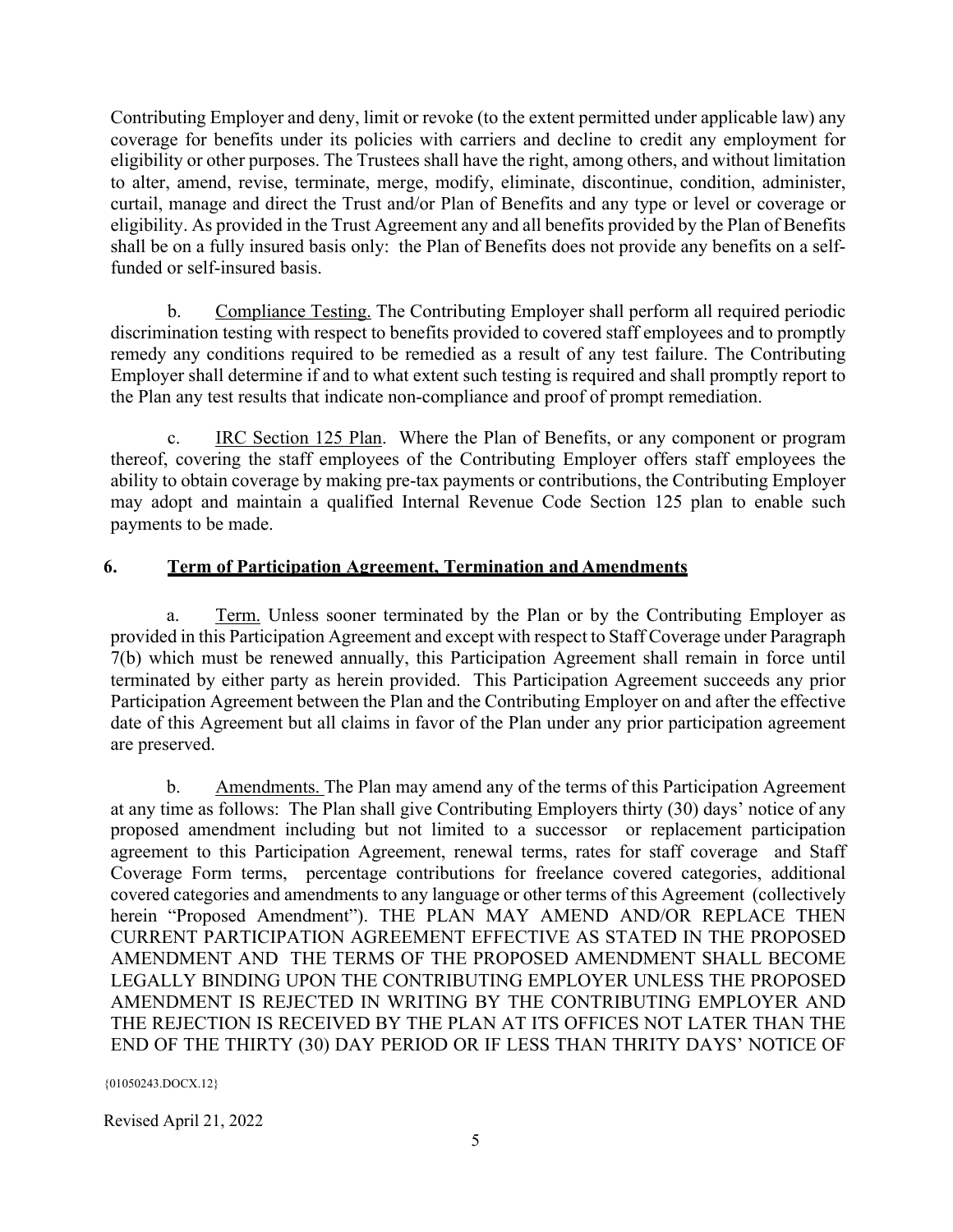## A PROPOSED AMENDMENT IS GIVEN BY THE PLAN THEN REJECTION SHALL BE EFFECTIVE IF RECEIVED WHEN SUCH THIRTY (30) DAY PERIOD WOULD HAVE EXPIRED. THE CONTRIBUTING EMPLOYER MAY WAIVE THRITY (30) DAYS' PRIOR NOTICE OF ANY PROPOSED AMENDMENT.

Termination of Staff Coverage Only. Notwithstanding paragraph 6(b), where the Contributing Employer employs freelance production categories in paragraph 7 (a) on Covered Productions and has elected staff coverage, this Participation Agreement may not be terminated only with respect to Freelance Coverage and continued as to Staff Coverage, however, the Contributing Employer may discontinue Staff coverage at the end of any policy year (calendar year) or on sixty (60) days' written notice to the Plan and may continue its Freelance Coverage and participation in the Plan.

#### c. Termination by the Contributing Employer:

(i) The Contributing Employer shall be deemed to have elected to terminate this Participating Agreement by giving notice of rejection of any Proposed Amendment under paragraph b. effective when such Proposed Amendment would have become effective.

(ii) For any reason, upon sixty (60) days prior written notice to the Plan: Provided that such notice may not be given by the Contributing Employer for the first sixty (60) days after the effective date of this Agreement.

### d. Termination by the Plan:

(i) The failure of the Contributing Employer (or where applicable its Payroll Service) to fully and timely comply with any provision, condition, covenant, promise, term, obligation representation, warranty, payment, delinquency (including liquidated damages, interest, audit and collection fees) required by or contained in this Participation Agreement (or any under any prior Participation Agreement) whether expressly recited or incorporated by reference; or to fully comply with any provision of the Trust Agreement or other Plan rule applicable to the Contributing Employer; or to or fully comply with any applicable provision of the Plan's Audit, Delinquency and Collection Procedures (as all of the foregoing may be amended from time to time): shall be deemed a material breach of this Participation Agreement. In the event of such breach, the Plan, by its Trustees, shall have the right (in addition to all legal and equitable rights and remedies all of which the Trustees expressly reserve) to terminate this Participation Agreement and all coverage under the Plan of Benefits effective on thirty (30) days prior written notice to the Contributing Employer, unless in the sole judgment of the Trustees the Contributing Employer has completely cured such breach.

{01050243.DOCX.12} (ii) A contributing Employer's participation in the Plan and its Participation Agreement may be terminated at any time where the Trustees, as fiduciaries, deem it in the best interests of the Plan and its participants, in their sole judgment, or where required or permitted under the Trust Agreement or applicable law or in the event the Plan or its Plan of Benefits is terminated and, upon such prior written notice to the Contributing Employer as the Trustees in their sole judgment deem reasonable and appropriate and notwithstanding anything to the contrary contained in this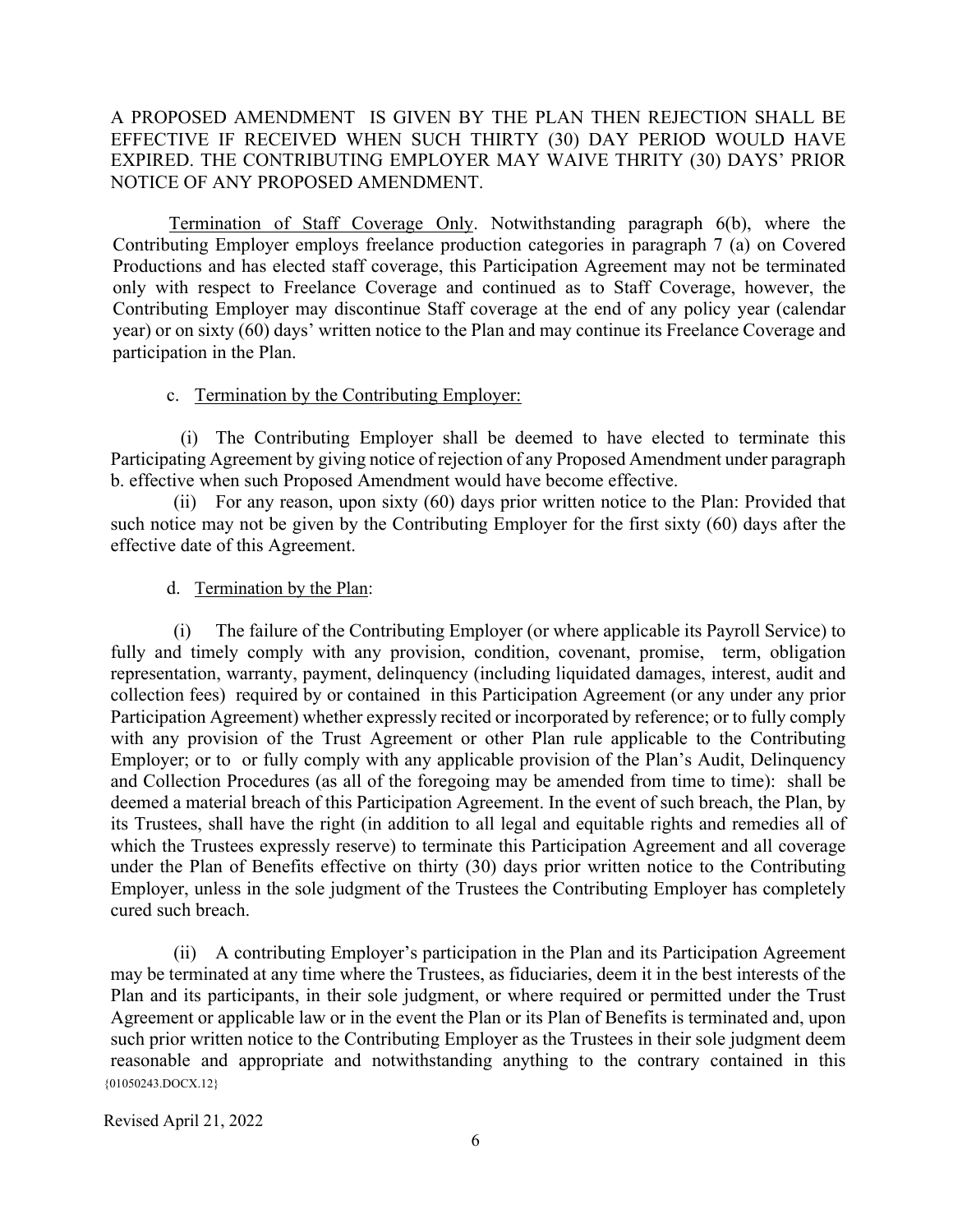Participation Agreement.

(iii) Failure or refusal of the Contributing Employer to execute and return any Proposed Amendment where the time to reject such Proposed Amendment has passed without notice of rejection having been given to the Plan in accordance with paragraph  $6(b)$ .

(iv) Loss of AICP Membership in Good Standing. If the Contributing Employer ceases to be a Member in Good Standing of the AICP, as certified by the AICP in writing to the Plan, this Participation Agreement and coverage (provided all required contributions have been paid to the Plan) shall automatically terminate on the last day of the month following the month in which the Plan receives such certification. The Plan shall give the Contributing Employer written notice of termination of this Participation Agreement and coverage following receipt of certification from AICP referred to in the preceding sentence. The Plan may reinstate this Participation Agreement and coverage if prior to the expiration of the period described in the first sentence hereof it receives written certification from AICP that the Contributing Employer has been restored to Membership in Good Standing status.

e. Survival The Contributing Employer's obligation to pay all contributions and other obligations due and owing to the Plan accrued prior to any termination date, including the Plan's rights to audit and for indemnification under paragraph 4 shall survive termination of this Participation Agreement for any reason indefinitely.

f. Forbearance. The forbearance of the Trustees from exercising any or all of their rights under this Agreement and the Trust Agreement in the case of a breach or failure of the Contributing Employer to adhere to any deadline or the granting of any extension shall not be deemed a waiver, precedent or practice nor require future forbearance in the event of a subsequent breach or failure.

# **7. Contribution Rates and Covered Employment**

The Contributing Employer shall commence contributions on the Effective Date of this Participation Agreement or as otherwise set forth on the execution page of this Participation Agreement.

# (a) Coverage of Freelance Employees:

 ${01050243. \text{DOCX}.12}$ (i) The Contributing Employer shall contribute to the Plan nine percent (9%) of "gross earnings" (as defined in paragraph  $7(a)(iii)$ ) of the freelance, common law employees (within the meaning of Section 3(6) of ERISA, herein "employee" and "employees") employed on a project-by-project basis in Covered Categories whose employment onCovered Productions is not covered by another group health care plan in which the contributing Employer participates including a plan maintained under collective bargaining agreement to which the Contributing Employer is a party/signatory. Notwithstanding the preceding sentence, required contributions on behalf of freelance employees shall not be less than forty-five dollars (\$45) per day on which any amount of freelance work in Covered Categories on Covered Productions is performed. "Freelance" employment means employment on a project-by-project basis with no single commercial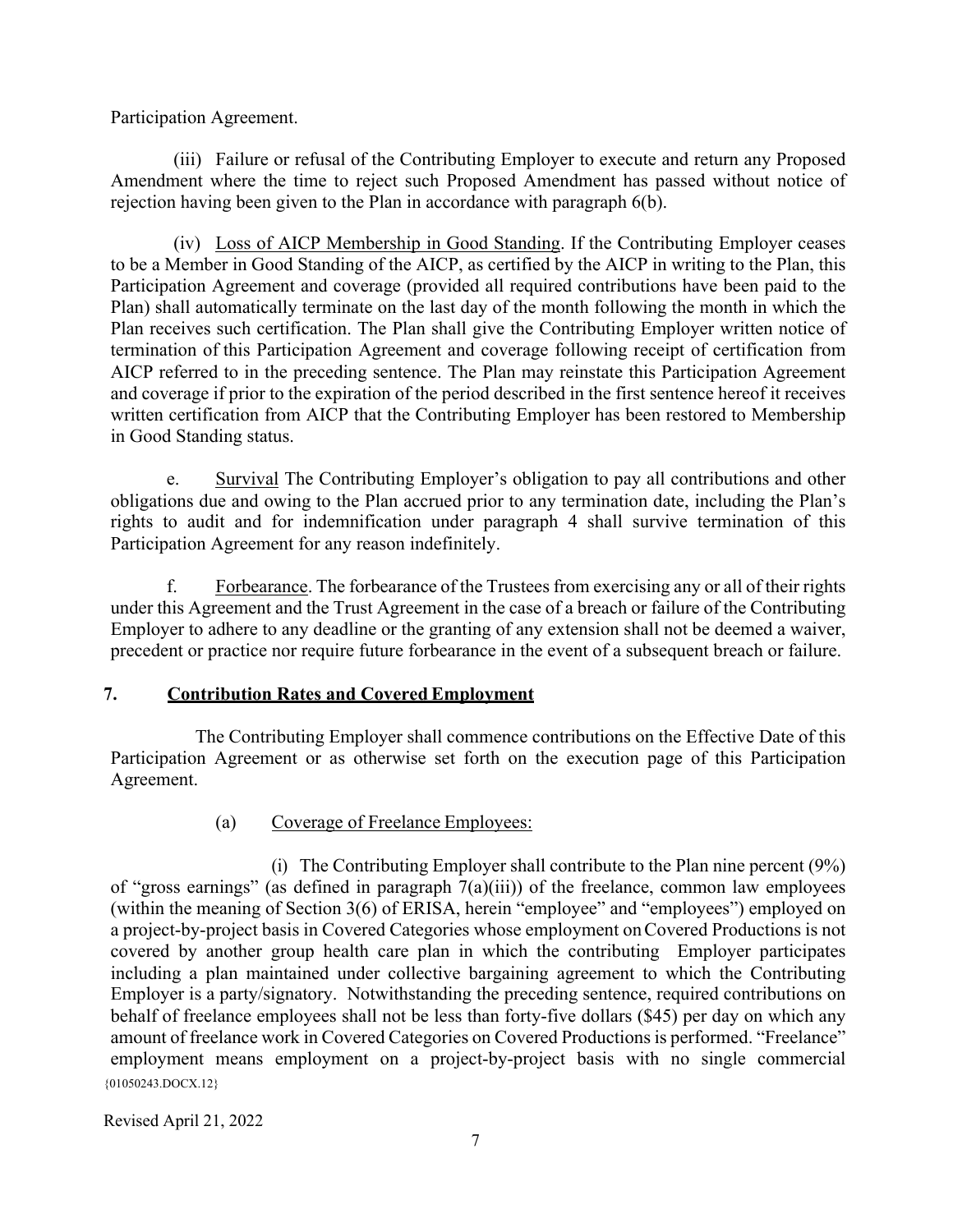production project exceeding six (6) months in duration.

"Covered Production(s)" means a commercial production project. As used in this Participation Agreement, a "commercial" means a moving picture work regardless of method, means or medium of production (whether film/tape/digital or other) that promotes or advertises a brand, product or service to the general public, regardless of the distribution format/medium/platform/channel ---but excluding music videos.

With respect to all Covered Categories, (except where the modifier is the term "post" meaning post-production) where the core job title is followed or preceded by, a modifier (e.g. adjective, prefix, suffix or descriptive term) that is included as part of the core job title, the Plan treats the modifier only as a general descriptive term which does not change the coverage requirement of the core job title nor does the Plan treat the modified core title as a different, noncovered job category. For example, the core job title of Producer when combined with a modifier such as Associate, Assistant or interactive is the same Covered Category of "Producer".

For all Contributing Employers, whether the Contributing Employer is a signatory to the then current IATSE Commercial Production Agreement, the following core freelance job titles are PHBP Covered Categories and work by freelance employees in those job categories is deemed covered employment by PHBP for which contributions to PHBP are required by this Agreement:

- Producer
- Production Manager
- Production Supervisor
- Production Coordinator
- Bidder
- Production Assistant
- Effective December 15, 2020:
- COVID-19 or COVID Compliance Manager
- COVID-19 or COVID Compliance Coordinator
- Compliance Assistant (for COVID or any other compliance work)

(ii) Additional Freelance Categories. As the Plan identifies additional, different or new terms used to describe employees working in the same or similar capacity as the positions listed above, or as job titles covering the same work change through custom and usage, the Plan shall have the right, on notice to the Contributing Employer to add to, or delete terms from, the above Covered Categories list. The "additional, different or new terms" referred to herein are limited to job titles used (or which develop through custom and usage) to describe persons employed in production working in the same or similar capacity as the positions listed above and who may be described by different job titles by different Contributing Employers at different times.

 ${01050243. \text{DOCX}.12}$ (iii) Gross Earnings. As used in Paragraph 7(a) in this Participation Agreement, "gross earnings" means total gross compensation, in any form, received by the employee for, or in conjunction with, or relating to his/her services for the Contributing Employer in a Covered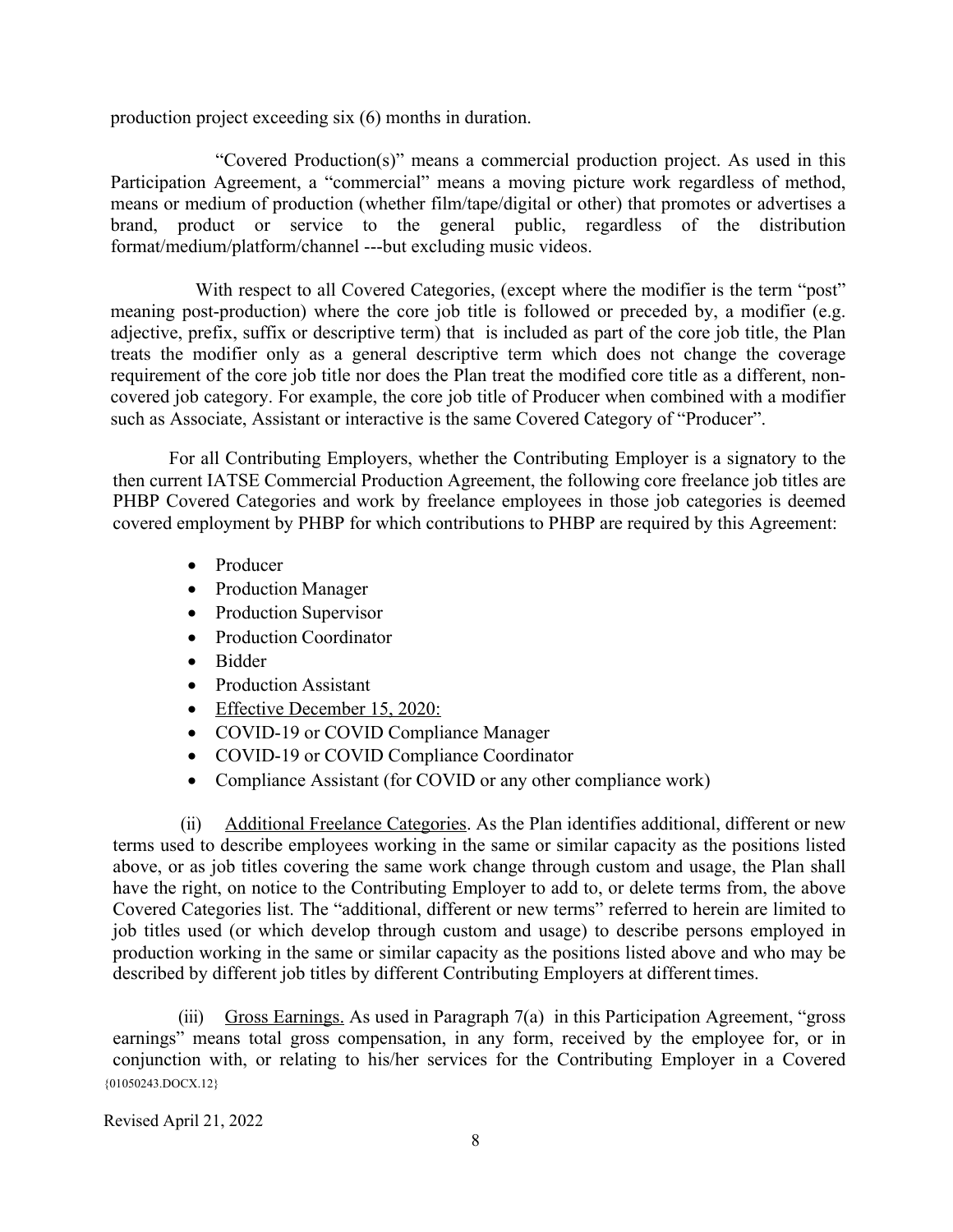Production including but not limited to all earnings, salary, wages, fees, charges, paid time off, cancellation pay, postponement pay, financial gifts or awards, bonuses of any kind, profit participation and expenses, except for reimbursement of actual, documented out of pocket expenses incurred by the employee in the performance of work in a Covered Production. The eligibility for benefits of employees for whom contributions are made under this Paragraph 7(a) shall be determined in accordance with the Plan's eligibility and coverage rules as amended from time to time by the Trustees.

(iv) Payment. Until the Plan notifies the Contributing Employers that it requires automated clearing house ("ACH") on line transfers to a designated bank, payment of contributions as required above shall be made by the Contributing Employer or its designated payroll service by ACH transfer, wire or check mailed to the Plan's third party administrator designated herein by the twenty-first of each month in respect to all employment during the preceding month, on which contributions were payable. The Plan's right to contributions attaches on the date covered employment was performed (i.e., the work date) and not the date the employee is paid for such work. Each payment of contributions shall be accompanied by a Remittance Report in the form supplied by the Plan.

(v) Loan-out Companies. Where, as part of Commercial Production a Contributing Employer borrows/leases the services of a freelance employee from a loan-out company and such employee renders services to a Contributing Employer in a freelance Covered Category covered by this Participation Agreement, the Contributing Employer shall make contributions directly to the Plan with respect to the services performed by the borrowed/leased employee. In its agreement with the loan-out company, the Contributing Employer shall separately state the compensation applicable to services covered by this Participation Agreement. Contributions to the Plan shall be based on the amount the Contributing Employer pays the loan-out company for borrowing/leasing the freelance employee's covered services. As used herein the term "loan-out company" (A) shall have the same meaning as it does under the commercial production industry multiemployer employee welfare benefit plans where such plans cover persons working as loaned out freelance employees under their plan of benefits; (B) is owned solely by the employee and loans/leases the employee/owner's special skills and services to the Contributing Employer; (C) the borrowing/leasing Contributing Employer exercises supervision and control over the borrowed/leased employee ; and (D) there are other indicia of common law employment between the Contributing Employer and the borrowed/leased employee. A loan-out company is a corporation, Limited Liability Company or other juridical entity recognized by the IRS as legally permitted to operate as a loan out entity. A loan-out company is not regarded by the Plan as an independent contractor in relation to the Contributing Employer. The Plan does not enter into participation agreements with loan-out companies nor permit them to become contributing employers. The Trustees have the right, at any time on notice to the Contributing Employer, to decline to accept contributions on behalf of loaned-out/borrowed employees and to not cover such persons as participants under the Plan of Benefits where the Trustees in their sole judgment determine it is necessary or desirable in the best interests of the Plan and/or to comply with applicable law.

### (b) Coverage of Staff Employees:

{01050243.DOCX.12}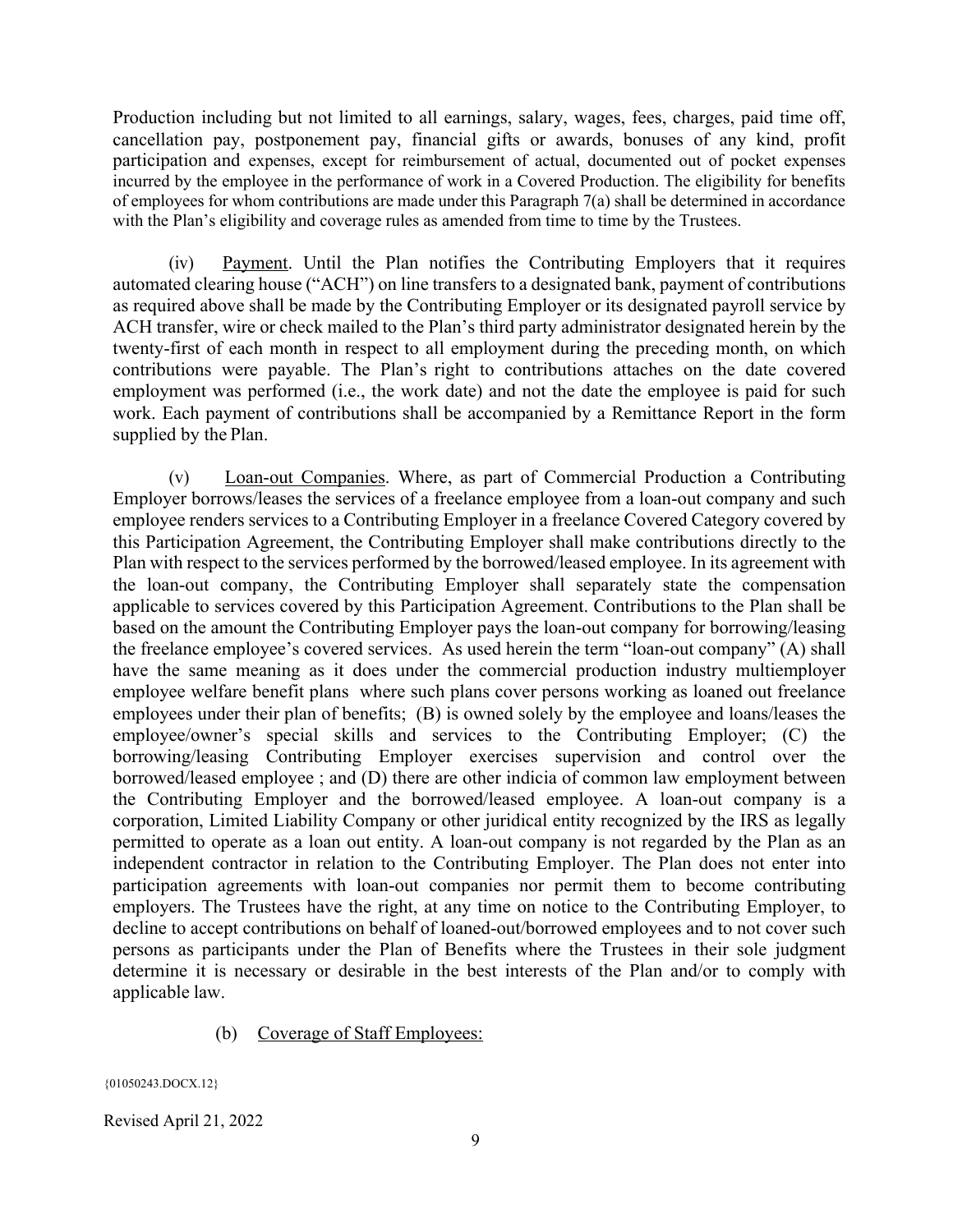7 (b) Requirements for Election of Staff Coverage effective January 1, 2022: A contributing Employer that produces Covered Productions and contributes to the Plan for employees who are employed in freelance Covered Categories in accordance with Paragraph  $7(a)(i)$ , may elect to provide coverage of staff employees (as defined in Paragraph  $7(b)(i)$ ) for the Plan Year 2022) provided: (A) the Contributing Employer employs and covers at least one full time common law staff employee as defined in Paragraph 7(b)(i) of this Participation Agreement (other than through a loan-out company and other than the spouse of an owner or partner of the Contributing Employer) during all months that coverage for staff is being provided by the Plan and, in addition, (B) meets (in the determination of the Plan) applicable state law insurance requirements and in addition, the Plan's carrier's rules or statements of policy. A Contributing Employer shall not be deemed to produce "Covered Productions" and is not eligible to become or remain a Contributing Employer with Staff Coverage unless it can demonstrate to the satisfaction of the Plan that it has produced, and continues to produce, at least one Covered Production employing freelance common law employees in Covered Categories in each year during which this Participation Agreement is in effect.

For full-time employees residing outside the State of California: Where permitted by the Plan's policy of insurance and the Plan's governing documents, post-production (including Audio-post) and Digital Contributing Employers may elect staff coverage without also covering freelance commercial production work provided they comply with all other requirements of Paragraph 7 (b). Post-production and Digital Production Contributing Employers are required to make freelance contributions under Paragraph 7(a)(i) if they produce, or perform work on, Covered Productions."

For full-time employees residing within the State of California: No California resident, full-time employee of a Participating Employer shall be eligible for Staff coverage unless the Participating Employer also employs and makes contributions on Freelance employees employed in covered freelance job categories, in accordance with Senate Bill 255.

Contributing Employers Not Employing Any Full-Time Staff Employees. Effective January 1, 2022, if the Contributing Employer's trade or business does not meet the requirements to elect Staff Coverage as set forth in the preceding Paragraph, then the trade or business may be a Contributing Employer with respect to freelance employment under Paragraph 7(a)(i). Owners, partners and their spouses who work in the trade or business they own may be covered by the Plan only as a freelance employee working in a freelance covered job category on Covered Productions under Paragraph 7(a)(i) of this Participation Agreement (and subject to the Plan's eligibility rules applicable to freelance employees) for his/her own trade or business as part of the production crew consisting of other covered freelance employees working under Paragraph 7(a)(i) provided the individual's trade or business as a Contributing Employer producers in at least one (1) Covered Production in each year during which this Participation Agreement is in effect. The owners, partners and their spouses may also work for other Contributing Employers to the Plan who make contributions on their behalf as freelance employees together with other freelance employees working under Paragraph 7(a)(i).

Contributions to the Plan under the preceding Paragraph for owners, partners and

{01050243.DOCX.12}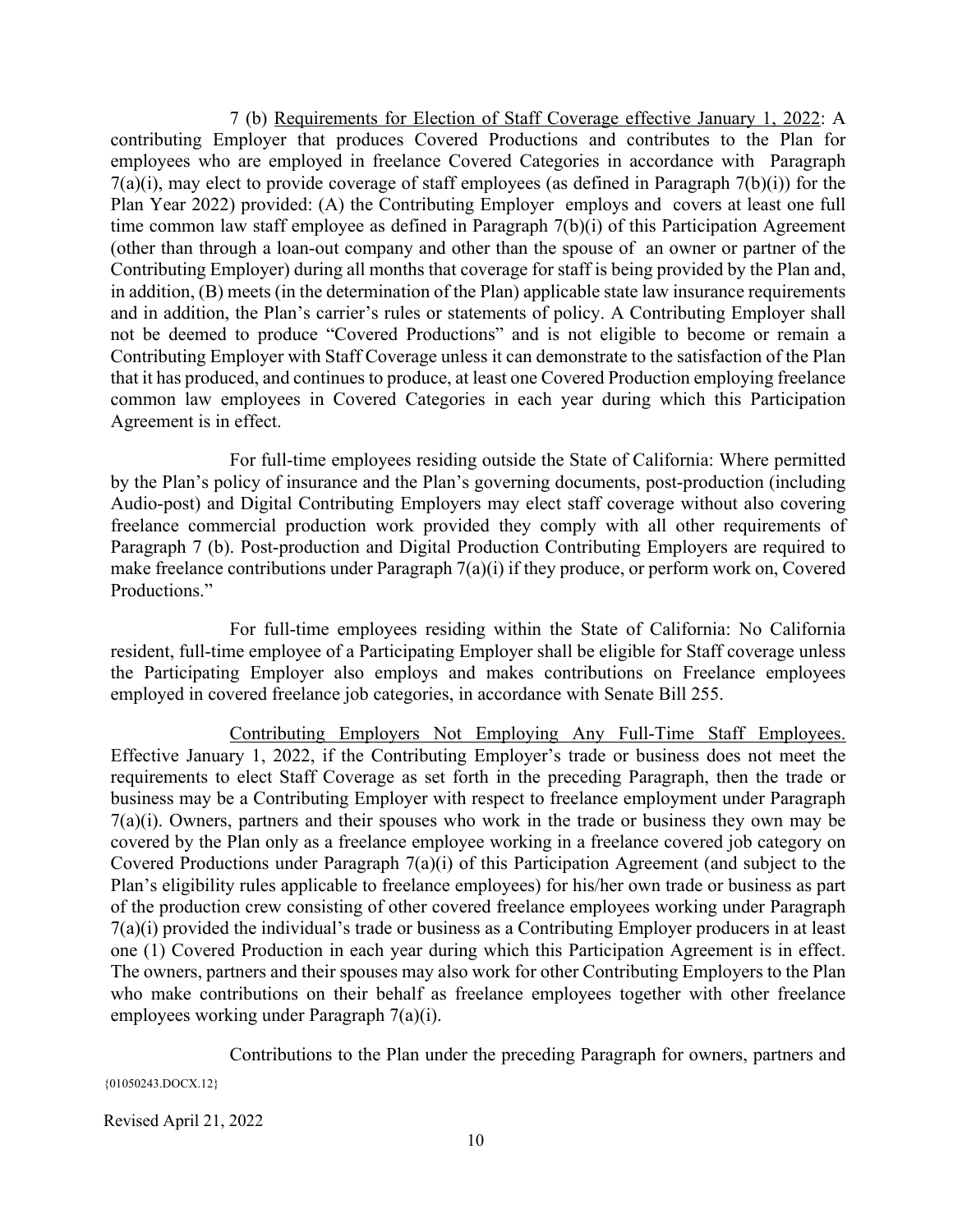their spouses working in freelance Covered Categories on Covered Productions for his/her own trade or business that is a Contributing Employer under Paragraph 7(a)(i) shall be made to the Plan in an amount equal to 9% of the individual's presumed annual freelance earnings, as determined by the Plan, which percentage equals the cost of coverage chosen by the owner, partner or spouse and shall be payable in equal monthly installments by the 15th calendar day of each month for the following month of coverage. The Plan will credit toward the monthly amount of contributions due from the owner's, partner's or spouse's trade or business under the preceding sentence contributions that the Plan receives from other Contributing Employers based on the owner's, partner's and their spouse's employment on Covered Productions in freelance Covered Categories under Paragraph 7(a)(i) of this Participation Agreement.

Staff coverage election by the Contributing Employer requires timely completion and submission of the Plan's Participating Employer Data Form that is made available by the Plan electronically and timely completion of the Plan's required initial and annual enrollment procedures.

(i) "Staff" employees means the permanent, common law employees (within the meaning of Section 3(6) of ERISA) of the Contributing Employer hired for an indefinite period of employment (i.e. are not employed on a freelance, project by project or temporary basis), who are normally and regularly scheduled to work at least thirty (30) hours per week.

(ii) The required Contributing Employer and participant (including COBRA) monthly contribution rates to the Plan applicable for staff individual, spouse and dependent coverage shall be determined by the Trustees for a calendar or policy year based on the policy rates negotiated with the Plan's insurance carrier(s) plus such administrative expense component, if any, as Trustees may determine in their sole judgment.

 ${01050243.DOCX.12}$ (iii) The Contributing Employer shall enroll and cover all its staff employees for individual medical coverage and pay the full monthly individual contribution rate directly to the Plan's third party administrator until the Plan notifies the Contributing Employer that contributions are required to be made by ACH online transfer to the Plan's designated bank. Staff coverage hereunder shall not be required where a staff employee otherwise eligible for coverage has medical coverage elsewhere and affirmatively declines individual medical coverage in writing under the conditions and in accordance with the procedures that PHBP prescribes. Each eligible staff employee may choose the individual Plan coverage option that they desire. The Contributing Employer shall pay not less than 51% of the contribution cost of the individual coverage option selected by the staff employee and the staff employee may be required by the Contributing Employer to reimburse it for all contribution amounts in excess thereof, provided, however, that the Contributing Employer may in its sole discretion elect to contribute for all covered staff employees such amount in excess of 51% as the Contributing Employer determines. Coverage of family, spouse and dependents under any Plan staff coverage option which a staff employee may select shall be paid 100% by the staff employee, subject to the following sentence. Payment of medical coverage for family, spouse and dependents shall be optional on a group basis for the Contributing Employer who, as in the case of individual coverage, shall make full monthly payment of applicable carrier premium to PHBP and may require reimbursement by the staff employee in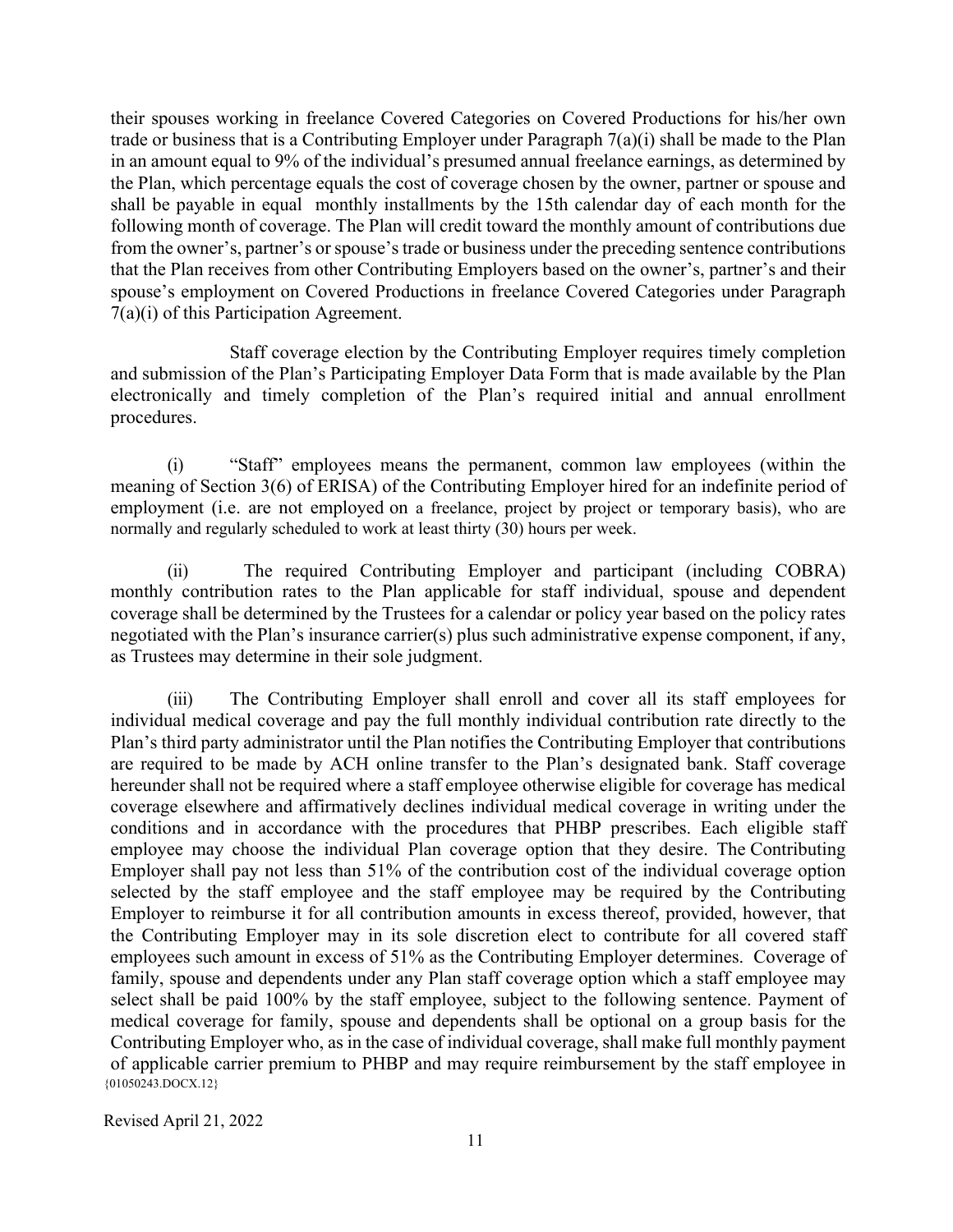such amount as the Contributing Employer may establish for a calendar or policy year, subject to applicable law.

(iv) New staff hires must be enrolled and benefits for the new hire will begin the first of the month following thirty (30) days from date of hire. A freelance employee under paragraph 7(a)(i) above who is hired as a staff employee and was eligible and covered by PHBP at the time of hire, shall be covered as staff immediately upon commencement of employment by the Contributing Employer. Furthermore, if a new employee was covered by PHBP as a staff employee with another participating Contributing Employer at the time of hire, he/she shall also be covered immediately upon commencement of staff employment by the Contributing Employer.

(v) Payment for staff coverage shall be billed to the Contributing Employer by the Plan's third party administrator by the first day of each month and payment must be received by the Plan's third party administrator (until such time as the Plan notifies the Contributing Employer that payment is to be made by ACH online transfer to the Plan's designated bank after which payment must be received by such designated bank) by the fifteenth  $(15<sup>th</sup>)$  day of that month for coverage effective the first day of the following month. If payment in full as required is not received, the Plan may terminate staff coverage effective on such first day of the following month when coverage would otherwise have commenced. Reinstatement, if permitted, shall be in the sole discretion of the Plan and upon such terms as it determines. The Contributing Employer's payment shall be accompanied by a Remittance Report in the form supplied by the Plan. The Plan shall provide invoices for all staff coverage elected by the Contributing Employer, including any contributory spouse, dependent and/or family coverage based on the most current enrollment data that the Plan has. The Plan may revise/correct/supplement any invoice to conform to the proper covered staff employees, dependents, spouses and dependents. As used in the Participation Agreement, including all enrollment guides and forms, the terms, "individual," "spouse," "dependent" and "family" shall have such meaning as they have in the contract of insurance between the Plan and its medical insurance and dental/vision insurance carrier(s).

(vi) Dental and Vision Coverage. Dental and Vision coverage, as a package, is optional and may be provided as the Contributing Employer determines. If the Contributing Employer elects to provide such coverage through the Plan, it is on a combined dental and vision basis only, on a group basis for all staff employees of the Contributing Employer and the individual coverage rate must be paid for entirely by the Contributing Employer that elects such coverage.

 ${01050243.DOCX.12}$ (vii) Staff Coverage Rates. The 2022 monthly Contributing Employer contribution rates have been provided to the Contributing Employer in the Plan's 2022 Employer Benefit Enrollment Guide, the terms of which are incorporated herein by reference. Upon renewal, extension of or other changes to the Plan's medical coverage policy with its carrier, the Contributing Employer will be provided details of the contribution rates for the successive calendar or policy year(s) in the Plan's successive Employer Benefit Enrollment Guide. Failure to timely complete and submit the Plan's designated initial and annual enrollment processes for any renewal period shall be treated by the Plan as a Contributing Employer election to decline to renew and continue staff coverage and will cause the termination of the Contributing Employer's staff coverage at the conclusion of the current policy year. Once staff coverage has been elected for a calendar or policy year, it may only be terminated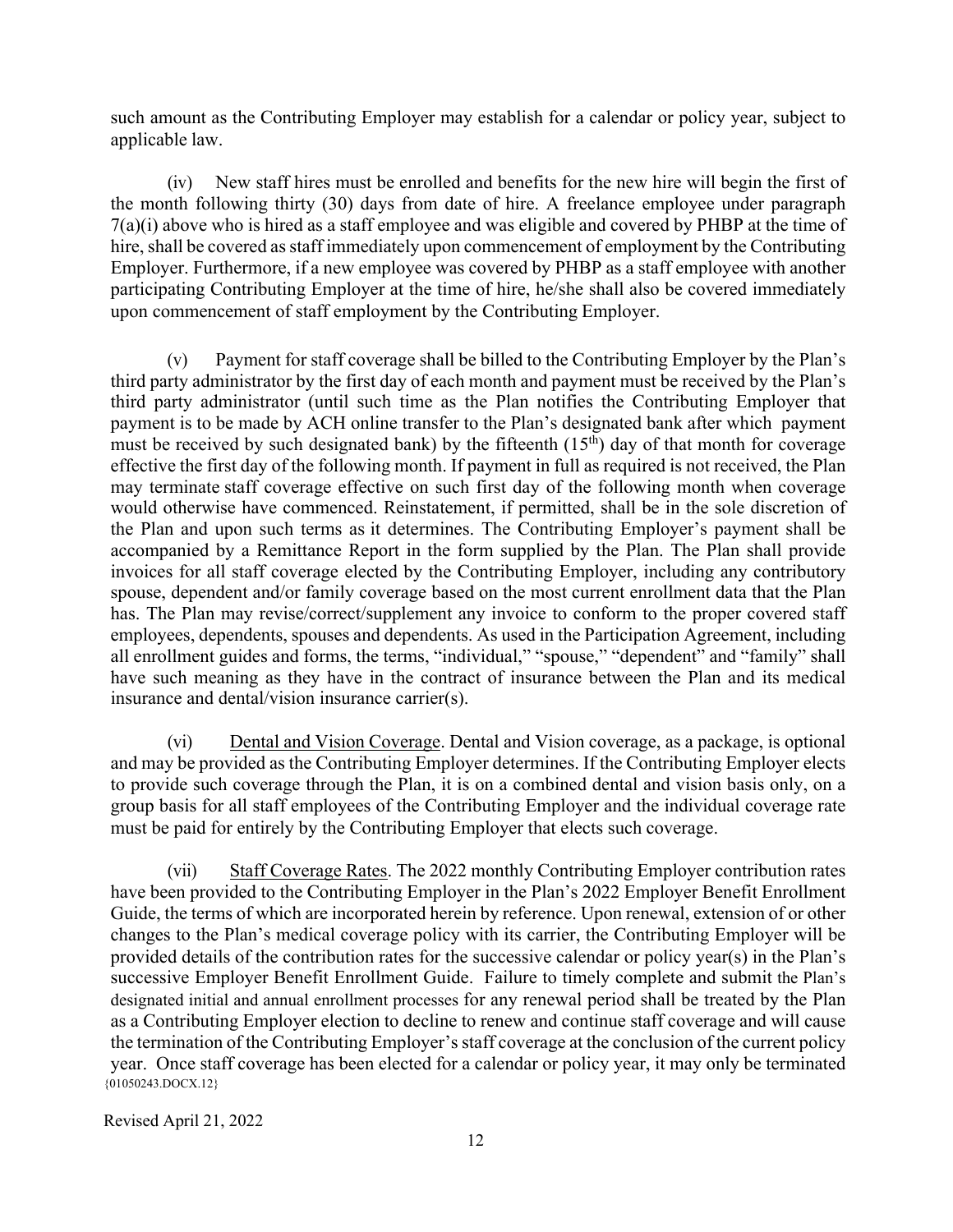effective at the end of a calendar month, and on thirty (30) days prior written notice to the Plan. Additional elements of Staff coverage including benefits and eligibility are governed by the Plan's Rules as they may be amended by the Board of Trustees from time to time.

### **8. Payroll Service**

Where freelance contributions are made to the Plan through a payroll service, the Contributing Employer authorizes and directs each payroll service company that it uses as part of its payroll operations to comply with its obligations under paragraphs 2, 3, 4, 5 and 7 of this Participation Agreement, as applicable. The Contributing Employer shall issue such additional written directives and/or authorizations to its payroll service or services as the Plan determines are reasonably necessary to effectuate the terms of this Participation Agreement. In the event that the Plan issues a directive to a payroll service company directly, the Plan will give the Contributing Employer prior written or electronic notice, and the content, of any directive to the Contributing Employer's Payroll Service. Nothing contained in this paragraph 8 shall relieve the Contributing Employer of any obligation it has under this Participation Agreement, the Trust Agreement or applicable law.

### **9. Governing Law and Situs of the Plan**

The interpretation and enforcement of this Participation Agreement shall be governed by the laws of the State of California, without regard for the choice of law rules of that state, but only to the extent not otherwise preempted by ERISA. The situs of the Plan and trust is in the state of California.

### **10. Conditions to Coverage, Plan of Benefits and Termination ofPlan**

The Contributing Employer acknowledges that coverage and maintenance of a fully insured Plan of Benefits is conditional upon issuance and continuation by the Plan's underwriting insurance carrier of the group health insurance policy. The carrier has conditioned coverage and maintenance of a policy on the attainment and maintenance of specified minimum levels of Contributing Employers participation and eligible freelance employee group size. If, for any reason, the Trustees, the carrier or any successor carrier cancels or does not renew any policy issued to the Plan, the Trustees may terminate the Plan, the Trust, the Plan of Benefits and/or this Participation Agreement or if the Trustees for any reason determine to terminate the Plan, the Trust or the Plan of Benefits, the Trustees may, in their sole discretion, terminate this Participation Agreement. No benefits shall be provided other than on a fully insured basis. No portion of Contributing Employer contributions or other monies made to the Plan shall be returned.

{01050243.DOCX.12}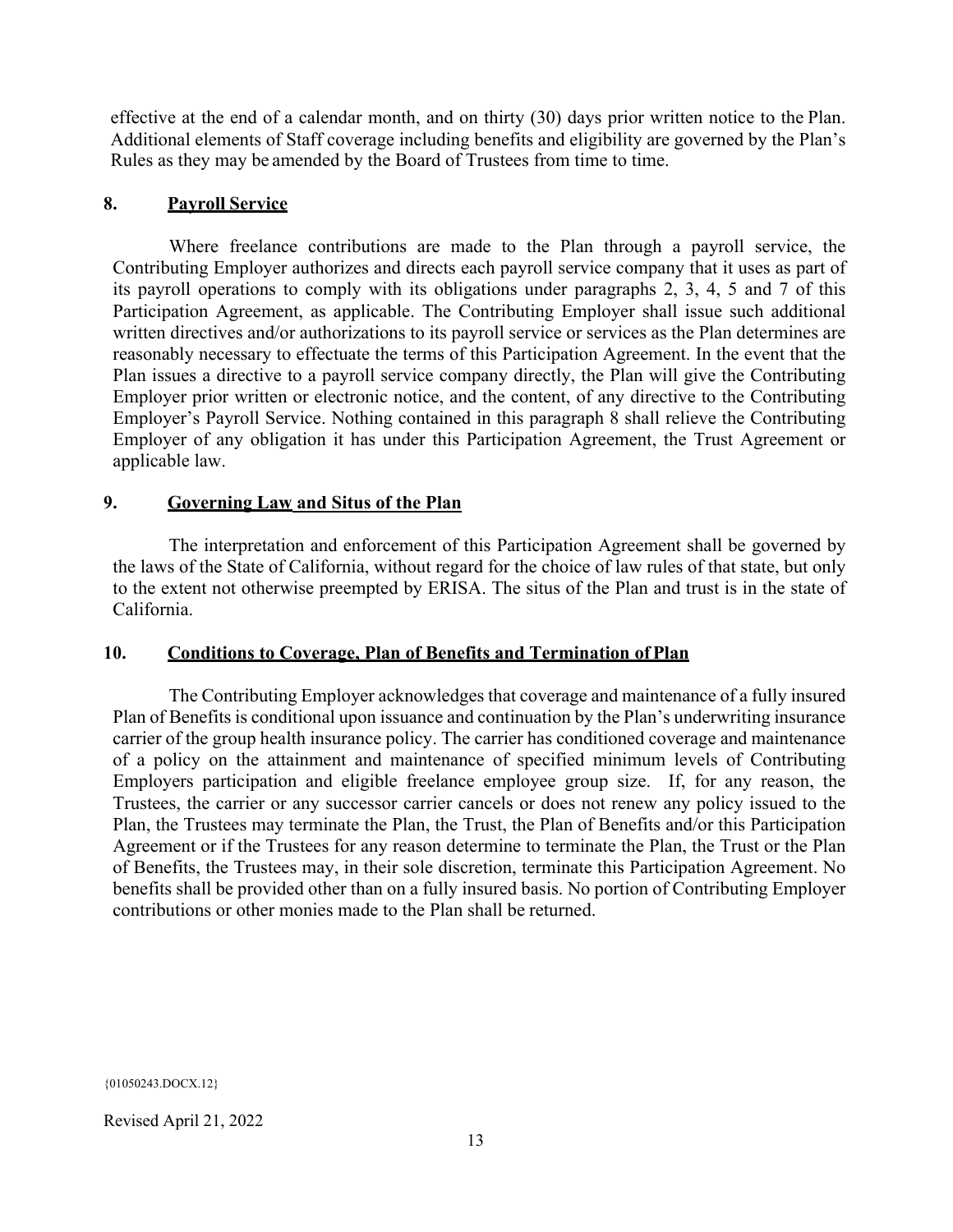**Agreed and Accepted By:**

| (Address)                                              |                                                                                           |                                               |                           |                                             |  |
|--------------------------------------------------------|-------------------------------------------------------------------------------------------|-----------------------------------------------|---------------------------|---------------------------------------------|--|
|                                                        | (State of incorporation)                                                                  |                                               |                           |                                             |  |
|                                                        | (Company EIN)                                                                             |                                               |                           |                                             |  |
| $\mathbf{By:}$                                         | (Signature of Authorized Officer)                                                         | (Title)                                       |                           |                                             |  |
| (Print Name)                                           |                                                                                           |                                               | (Signing Date)            |                                             |  |
|                                                        | <b>Completion of the following chart is required for all Contributing Employers. PHBP</b> |                                               |                           |                                             |  |
|                                                        | will not counteresign this Participation Agreement unless this chart is completed.        |                                               |                           |                                             |  |
| Please fill in all officer/shareholder information.    | CONTROLLING PARTNER/ OFFICER/SHAREHOLDER INFORMATION                                      |                                               |                           |                                             |  |
| PARTNER/OFFICER/SHAREHOLDER/LLC<br><b>MEMBER NAME</b>  |                                                                                           |                                               |                           | % OF SHARES OR OWNERSHIP<br><b>INTEREST</b> |  |
|                                                        |                                                                                           | <b>TITLE</b>                                  |                           |                                             |  |
|                                                        |                                                                                           |                                               |                           |                                             |  |
|                                                        |                                                                                           |                                               |                           |                                             |  |
|                                                        |                                                                                           |                                               |                           |                                             |  |
|                                                        |                                                                                           |                                               |                           |                                             |  |
|                                                        |                                                                                           |                                               |                           |                                             |  |
|                                                        | [ ] SOLE PROPRIETORSHIP                                                                   | [ ] A Partnership: [ ] General<br>[ 1 Limited | Company<br>Identification | Fed ID:                                     |  |
|                                                        | (Ownership)<br>[ ] LIMITED LIABILITY CORPORATION (List ALL Members)                       |                                               | Numbers:                  | ID #:                                       |  |
|                                                        | [ ] A CORPORATION (List ALL Officers and Principals)                                      |                                               |                           | State Employer<br>State Corp. ID#:          |  |
|                                                        |                                                                                           |                                               |                           |                                             |  |
| ADDITIONAL INFORMATION<br>Company Type:<br>(check one) | Does this Company have any affiliated/related entities?                                   |                                               |                           |                                             |  |
|                                                        | (e.g., parent company, subsidiaries, siblings, etc.)                                      |                                               |                           | [] Yes (Please List Below) [] No            |  |

 ${01050243. \text{DOCX}.12}$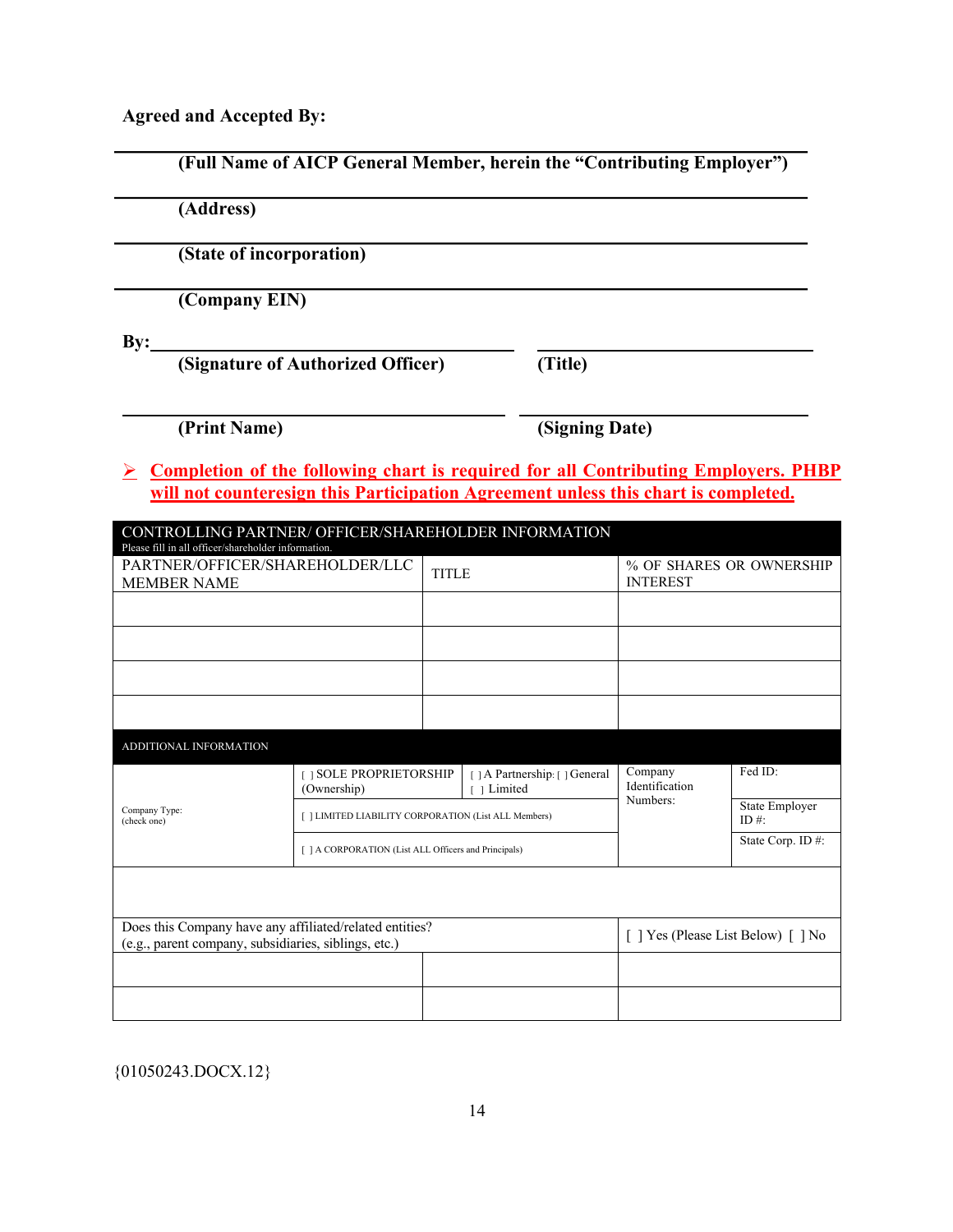## **List all trade names (i.e. "DBAs") for the Company and all entities listed as affiliated entities above**

| <b>Entity Name</b> | <b>Trade Name (DBA)</b> |
|--------------------|-------------------------|
| 1. (Company)       |                         |
| 2.                 |                         |
| 3.                 |                         |
| 4.                 |                         |

## **Names, Titles, Phone Numbers and Email Addresses of Contact Persons at the Contributing Employer's office:**

| <b>Contact Name and Title</b> | <b>Contact E-mail</b> | <b>Contract Phone Number</b> |
|-------------------------------|-----------------------|------------------------------|
|                               |                       |                              |
|                               |                       |                              |
|                               |                       |                              |
|                               |                       |                              |

**Contributing Employer's Freelance Payroll Service(s):**

# **EFFECTIVE DATE OF PARTICIPATION AGREEMENT:**

**THIS PARTICIPATION AGREEMENT SHALL NOT BE LEGALLY BINDING UPON PHBP UNTIL COUNTERSIGNED BY PHBP AT THE PLACE PROVIDED. THE DATE OF COUNTERSIGNATURE BY PHBP IS THE "EFFECTIVE DATE" OF THIS PARTICIPATION AGREEMENT UNLESS PHBP DESIGNATES THE ALTERNATIVE EFFECTICE DATE OF**  $202$  **FOR PURPOSE OF THE COMMENCEMENT OF CONTRIBUTIONS AND THE TERMS CONTAINTED IN THIS PARTICIPATION AGREEMENT.**

{01050243.DOCX.12}